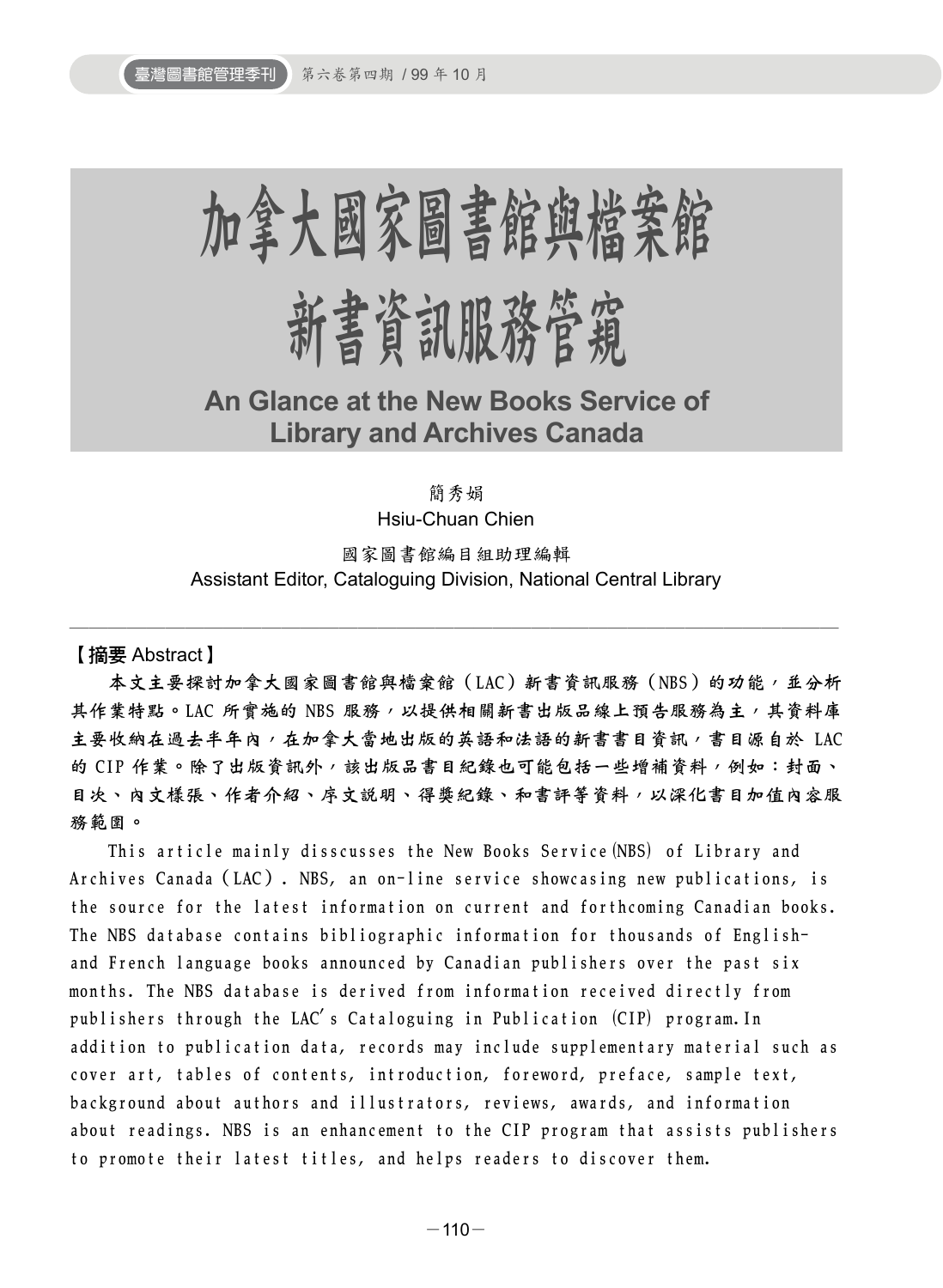【關鍵詞 Keywords】

加拿大國家圖書館與檔案館;新書資訊服務;出版品預行編目 Library and Archives Canada (LAC); New Books Service (NBS); Cataloging in Publication(CIP)

# 壹、前言:設立與任務

加拿大位居於北美洲最北緣,就國土總面積來說,是世界上僅次於俄國的第 2 大國。加 拿大得天獨厚,擁有傲人的天然資源,具有現代化工業與發達的科技水準。<sup>1</sup>但由於資源分 佈不均,造成各地區經濟發展的不平衡現象,而加拿大圖書館事業的推展,也因此深受地 理、經濟、政治、人口、與歷史等因素所牽制。<sup>2</sup>

根據西元 1953年 1月 1日生效的「加拿大國家圖書館法」(National Library Act),加 拿大國家圖書館 (National Library of Canada,簡稱 NLC)也同時正式設立。加拿大共有兩 個國家圖書館,另一所為成立於西元 1974 年的加拿大科學技術資訊中心(Canada Institute for Scientific and Technical Information, 簡稱 CISTI), 以收藏科技及醫學資訊文獻為主。 而專門典藏社科、文史哲資源的 NLC 是合併成立於西元 1950 年的加拿大書目中心 (Canadian Bibliographic Centre)與擁有 15 個會員的加拿大國家圖書館評議會(National Library Advisory Council)所共同組成。<sup>3</sup>

電腦網路技術帶動數位化虛擬館藏概念的發展,興起非營利知識典藏館所整合管理趨 勢。由於「加拿大國家圖書館與檔案館產生法」(Legislation Creating Library and Archives Canada Proclaimed)的誕生, 西元 2004 年 5 月 21 日, NLC 與加拿大國家檔案館 (National Archives of Canada,簡稱 NAC)直接合併,正式命名為加拿大國家圖書館與檔 案館(Library and Archives Canada,簡稱 LAC)。4

整合理論 (Integration Theory),或譯為統合理論、融合理論,原是 1950 年代西方系 統性社會科學界為了研究區域整合而建構的理論體系。<sup>5</sup> 所謂「融合」是持續協調、超越彼

l

<sup>1</sup> *Funk & Wagnalls New World Encyclopedia,* s.v."Canada",<http://web.ebscohost.com/ehost/detail?vid=5&hid= 108&sid=65d76d17-e2fb-4749-99d9-5a7c10f5c1e2%40sessionmgr104&bdata=JmFtcDtsYW5nPXpoLXR3JnNpdGU9 ZWhvc3QtbGl2ZQ%3d%3d#db=funk&AN=CA024000>, (accessed February 22,2010).

<sup>&</sup>lt;sup>2</sup> 莊道明,「加拿大兩大國家圖書館的發展與挑戰:加拿大國家圖書館 (National Library of Canada)與加拿大科學技術資 訊中心(Canada Institute for Scientific and Technical Information)」國立中央圖書館臺灣分館館刊 1 卷2 期(1994 年 12 月),頁24-25。

<sup>&</sup>lt;sup>3</sup> 同上註,頁 **25、28**。

<sup>&</sup>lt;sup>4</sup> Library and Archives Canada, "Introducing Library and Archives Canada(LAC)", <http://www.collectionscanada.gc.ca/legislation/index-e.html>, (accessed February 25,2010).<br>5 吳新興,「整合理論:一些概念性的分析」<mark>中國事務</mark> 5 期(2001 年7 月),頁 45。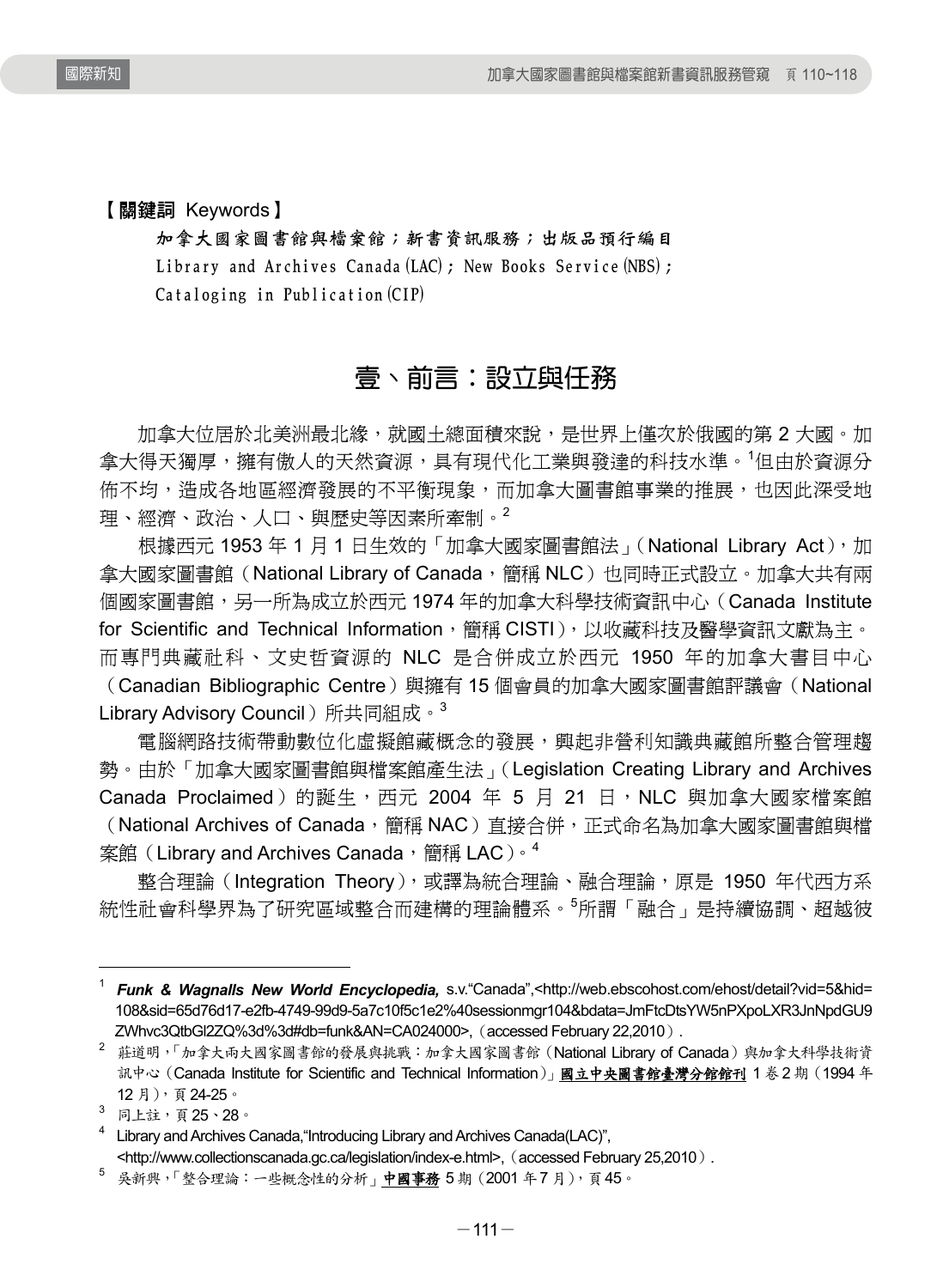此相反事物的動態過程。<sup>6</sup> 透過融合過程,可望不斷創造新的知識出來。在國際間將圖書館 與檔案館兩種不同類型的知識機構家族整合為一個機關,加拿大此例可稱為樹立了創新典 範。<sup>7</sup> 知識領域整合模式是所有知識組織面對 21 世紀知識經濟社會的嚴肅課題之一。

加拿大國家體制上是由 10 個省和 3 個地區所共同組成的聯邦政府。LAC 是隸屬於加拿 大資產部 (Department of Canadian Heritage) 之下, 是該部 5 個直屬的部會層級單位之 一,其地位等同於政府的一個部門,直接向議會負責。整併後的 LAC,直接整合原有兩館的 所有資源,包括館藏、服務與人員。根據現今加拿大國家圖書館與檔案館法(Library and Archives of Canada Act)內容,LAC 擔負的主要職責範圍,可歸納為以下 4 項指標範疇:

一、為今後世代設想,保存加拿大文獻資產;

1

- 二、提供持續性知識來源,並方便所有人查閱,以貢獻於促進加拿大的文化、社會和經濟發 展;
- 三、促進加拿大相關社群在知識徵集、保存、傳播過程中的合作關係;
- 四、擔負起加拿大政府與其組織永續性記憶(Continuing Memory)的角色。<sup>8</sup>

為履行國家法令所賦予該館的任務與實現願景,該館成立了包括組織管理、資訊技術服 務、政府資訊管理、文獻資產館藏、計畫方案及服務、策略計劃與公共關係等部門,以提供 知識管理與多元化服務工作項目如:書刊資料(含數位出版品)送繳制度、編製加拿大國家 書目(Canadian National Catalogue)、參考資訊服務、聯合目錄及發展整體性書目資訊檢 索服務系統、書刊交換、多語文書目服務、編製加拿大論文目錄(Canadian Theses)、資 訊維護及文化活動服務,其中也包括實施出版品預行編目(Cataloging in Publication,簡稱 CIP)服務。<sup>9</sup>

# 貳、CIP 作業與申請新書資訊服務

加拿大自西元 1976 年 1 月即開始實施 CIP 計劃,目的在強調促進出版者提供相關新書 書訊予書商、零售商和圖書館員,以作為利用與選購新書參考,而印在書上的 CIP 資料,則 有助於館員進行新徵集圖書的編目作業。

在加拿大 CIP 作業是出版業者與圖書館界合作的一項自願性計畫,在促使圖書出版前已 進行編目,並將此編目資訊及時發送,提供相關各界預告書訊,以服務加拿大出版界,以利

<sup>&</sup>lt;sup>6</sup> 野中郁次郎、竹內弘高著;胡瑋珊譯,<u>企業創新的螺旋:全球競爭下的知識創新架構</u>(臺北縣汐止市:中國生產力, 2004),頁10。

<sup>&</sup>lt;sup>7</sup> 薛理桂、王麗蕉,「檔案館、圖書館與博物館三大知識領域在新資訊時代的整合趨勢--以加拿大與英國為例」**檔案季刊 5** 卷4 期(民95 年12 月),頁3-4。

<sup>&</sup>lt;sup>8</sup> Library and Archives Canada, "About Us",<http://www.collectionscanada.gc.ca/about-us/012-204-e.html>, (accessed March  $8,2010$ .

<sup>9</sup> Library and Archives Canada, "Library and Archives Canada Services",<http://www.collectionscanada.gc.ca/contact/ index-e.html>, (accessed March 10,2010).

王梅玲、王錫璋,「加拿大、澳洲、與挪威書刊資料送繳制度」國家圖書館館刊 87 卷 2 期(1998 年12 月), 頁 98。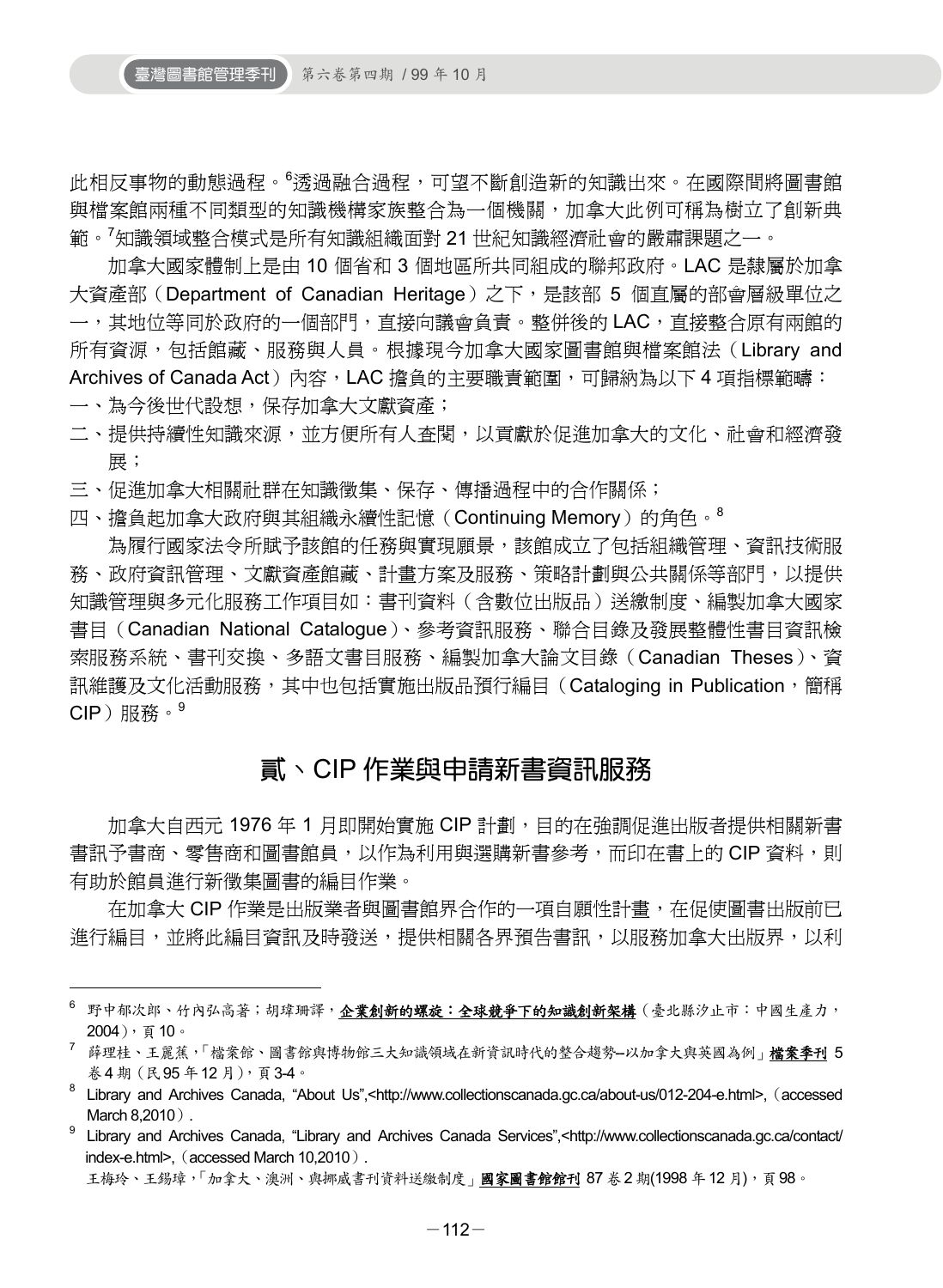書訊廣為周知,當然也服務加拿大圖書館界,以便利協助作為選書、買書和編目新書的基礎 書目。

而多年來加拿大 CIP 預報新書資訊,也透過不同產品與設施多方傳播,例如:《加拿大 現刊出版圖書目錄》(Canadian Books in Print)、《加拿大國家書目》(Canadiana: the National Bibliography of Canada)、加拿大國家書目資料庫(AMICUS)與新書資訊服務 (The New Books Service, 簡稱 NBS)等。<sup>10</sup>

LAC 所實施的 NBS 服務,以提供相關新書出版品線上預告服務為主,其資料庫主要收 納在過去半年內,數以萬計在加拿大當地出版的英語和法語的新書書目資訊,書目資訊來源 是透過 LAC 的 CIP 作業,直接從申請 CIP 預編紀錄的出版者獲得,並依圖書館技術服務規 範建置相關預報書訊。

除了出版資訊外,該出版品書目紀錄也可能包括一些增補資料,例如:封面、目次、內 文樣張、作者介紹、序文說明和得獎紀錄、書評等資料,以提供加值內容服務(Content Service)範疇。

新書資訊服務主要在於進一步提升 CIP 作業功能,協助出版者行銷新書,也幫助讀者發 現所需新書。出版者如欲加入這一項服務功能,首要的條件當然是已經申請過 CIP 作業,然 後填寫新書資訊服務申請表(New Books Service Form)並上傳相關附件。申請表的內容 大致是要求填寫申請者、新書出版品相關資訊。可供選擇附傳檔案,包括:封面、目次、序 (導、前)言、內文樣張(或其他摘錄)、作者資料、書評訊息、得獎紀錄或任何與該書相 關的資訊。申請表的最後必須有出版者代表人授與智慧財產權的聲明簽署,以便完成整個電 子化上傳申請作業。

NBS 服務系統接收到申請附傳檔案,即會產生一筆新的新書資訊紀錄,包括 CIP 書目 與所附傳的相關圖文檔。NBS 對於上傳檔案規格有如下規定:

- ‧ 影像檔:JPG 或 GIF 檔
- ‧ 文件檔:JPG、GIF 或 PDF 檔
- ‧ 聲音檔:RealAudio 與 MP3 檔
- ‧ 解析度為 72 像素/英寸
- 最長邊為 648 像素 (9 inches at 72 dpi)
- ‧ 色彩模式為 8 bits/channel
- ‧ PC 或 Macintosh 格式

l

- ‧ 圖像應為無邊框完整的封面正視圖
- 檔案不要超過 200KB 大小。<sup>11</sup>

<sup>&</sup>lt;sup>10</sup> Library and Archives Canada, "Benefits of the CIP Program",<http://www.collectionscanada.gc.ca/cip/041003-3000e.html>, (accessed March 17,2010).<br><sup>11</sup> Library and Archives Canada,"CIP Application Form: New Books Service", <http://www.collectionscanada.gc.ca/cip/

<sup>041003-5030-</sup>e.php>, (accessed March 18,2010).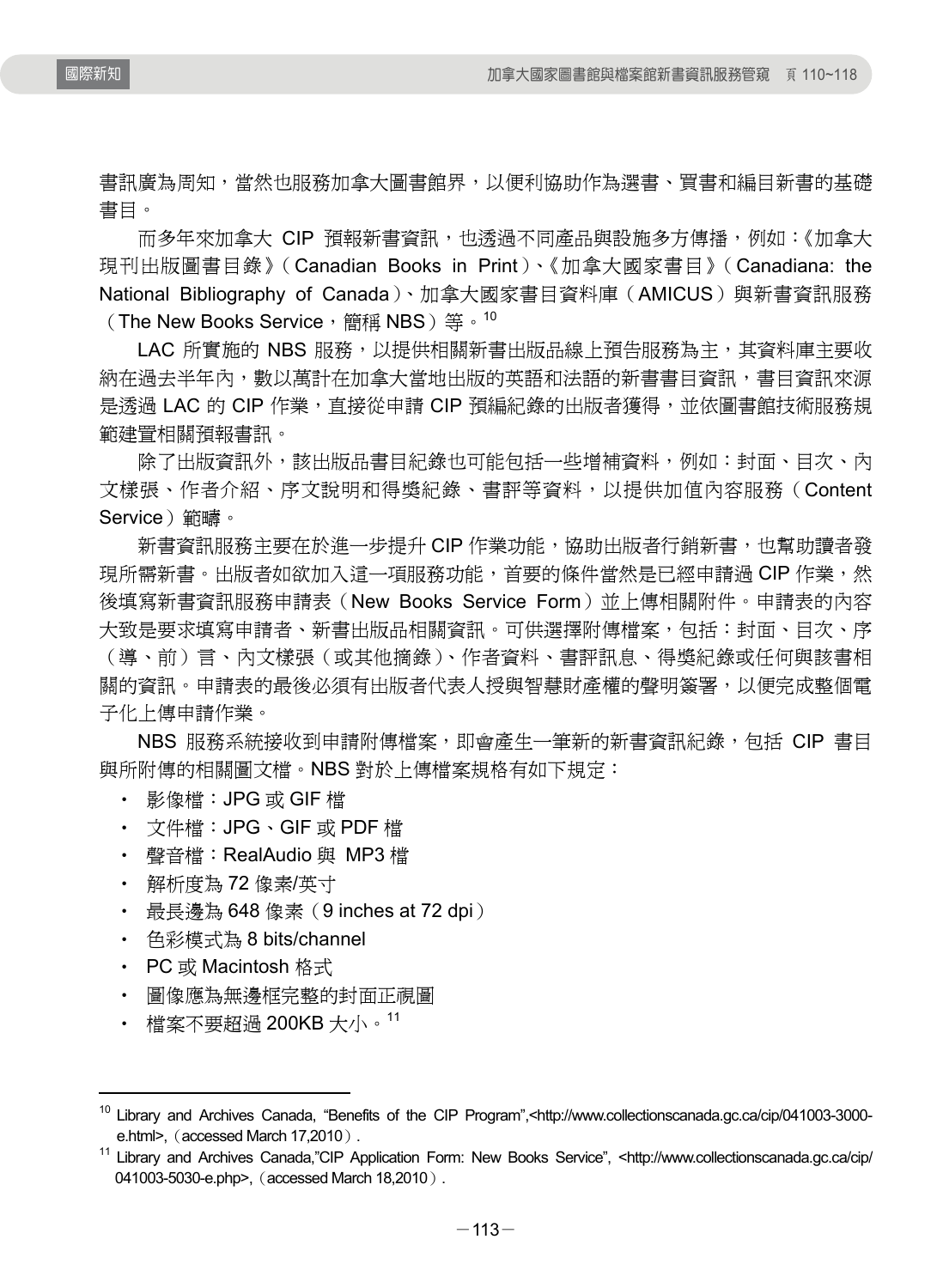# 參、新書資訊服務功能

歸納 NBS 資訊網服務項目,包括:使用者可以透過主題瀏覽每月最新書訊;提供查詢 最近新書書目;搜尋加拿大零售商地址,以方便訂書;查尋加拿大出版者資料庫與連線到加 拿大國家書目 AMICUS 資料庫,以方便擴大查詢加拿大國家圖書館更完整的線上書目。進 一步綜述 NBS 新書資訊系統所提供服務功能,包括如下: 12

#### 一、瀏覽新書(**Browse New Books**):

「每月新書(New This Month)」服務單元,提供依主題編排的每月新書目錄,每筆書 目內含一個可能從 0 類(總類)到 9 類(地理、旅遊、歷史類)的杜威十進分類法(Dewey Decimal Classification, 簡稱 DDC) 分類號碼。除了 DDC 十大分類類名, 對於「兒童讀物 類」、「英文與法文加拿大文學類」也特別列出以供選閱(參見圖 1)。過期刊期(Previous Issues)紀錄也可在這一網頁點選 12 期份的過期回溯瀏覽。「兒童讀物類(Juvenile)」特別 再按 DDC 十大分類次序,於類名前加上英文字母「j」資料類型識別碼,依類別列出兒童讀 物新書書目。

圖 1、「NBS 每月新書服務(New This Month)」主題分類示意圖



資料來源:〈http://www.collectionscanada.gc.ca/newbooks/g4-1000-e.html〉

-

<sup>&</sup>lt;sup>12</sup> Library and Archives Canada, "New Books service,",<http://www.collectionscanada.gc.ca/newbooks/index-e.html>, (accessed March 19,2010).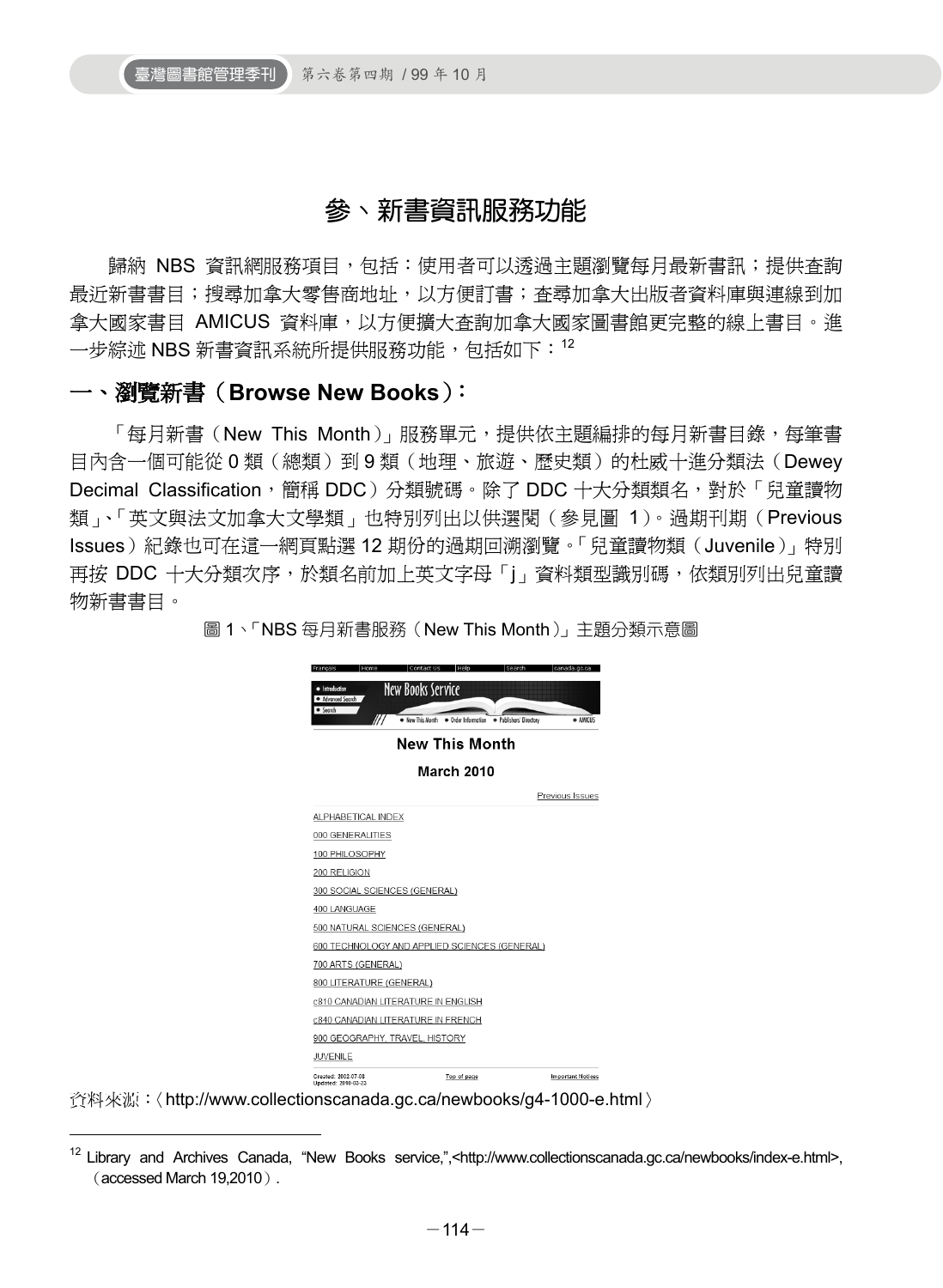透過點選主題分類表最上層的字母索引表(Alphabetical Index),則可提供按主題類名 字母排序,點選瀏覽更詳盡的相關主題新書書目服務。此主題類名於右另標注可能超過一組 的 DDC 參考類號(參見圖 2)。又當期某類若沒有任何新書書目,則在該類類名下直接註 明: "There are no bibliographic records this month", 而不是直接以刪除類名的方式作處 理。

主題新書書目內容依國際標準書目著錄( International Standard Bibliographic Description,簡稱 ISBD)的格式呈現,著錄的項目包括:題名及著者敘述項、版本項、出 版項、集叢項、附註項、國際標準書號(ISBN)(含價格)、主題項(含標題與分類號)、檢 索款目與書目系統號等。

| Library and Archives Bibliothèque et Archives<br>Canada Canada<br>Home<br>Contact Us<br>Help<br>Search<br>ncais<br><b>New Books Service</b><br>· Introduction<br>· Advanced Search<br>· Search |
|------------------------------------------------------------------------------------------------------------------------------------------------------------------------------------------------|
| • New This Month<br>• Order Information<br>· Publishers' Directory<br>· ANICUS                                                                                                                 |
| <b>New This Month</b>                                                                                                                                                                          |
| <b>March 2010</b>                                                                                                                                                                              |
| <b>Alphabetical Index</b>                                                                                                                                                                      |
| [ABCDEFGH   JKLMNOPQRSTUVWXYZ]                                                                                                                                                                 |
| - A -                                                                                                                                                                                          |
| Advertising 650                                                                                                                                                                                |
| Agriculture 630                                                                                                                                                                                |
| Architecture 710, 720                                                                                                                                                                          |
| Arts (General) 700                                                                                                                                                                             |
| Associations 366, 367, 369                                                                                                                                                                     |
| Astronomy 520                                                                                                                                                                                  |
| -в-                                                                                                                                                                                            |
| Bibliography 010, 020, 090                                                                                                                                                                     |
| Botanical Sciences 580                                                                                                                                                                         |
| Buildings 690                                                                                                                                                                                  |
| Business 650                                                                                                                                                                                   |

圖 2、「NBS 每月新書服務(New This Month)」主題名稱字母索引表

資料來源: <http://www.collectionscanada.gc.ca/newbooks/g4-1100-e.html#J>

## 二、查詢新書(**Search Recent Titles**):

透過「簡易查詢與進階查詢(Search and Advanced Search)」服務單元,可由書名、 人名、出版者、主題詞、AMICUS 國家書目系統號,或者任何關鍵詞作查詢。進階查詢功能 可提供同時 3 種查詢值的模式,簡易查詢則只限定單一查詢值的方式。搜尋所得新書書目結 果清單,可選擇依書名或人名再作排序呈現。以單筆點選或多筆勾選後則可直接進入書目內 容層,在此網頁可作重新查詢或結果清單顯示的切換功能。

## 三、尋找零售商(**Find a Retail Outlet**):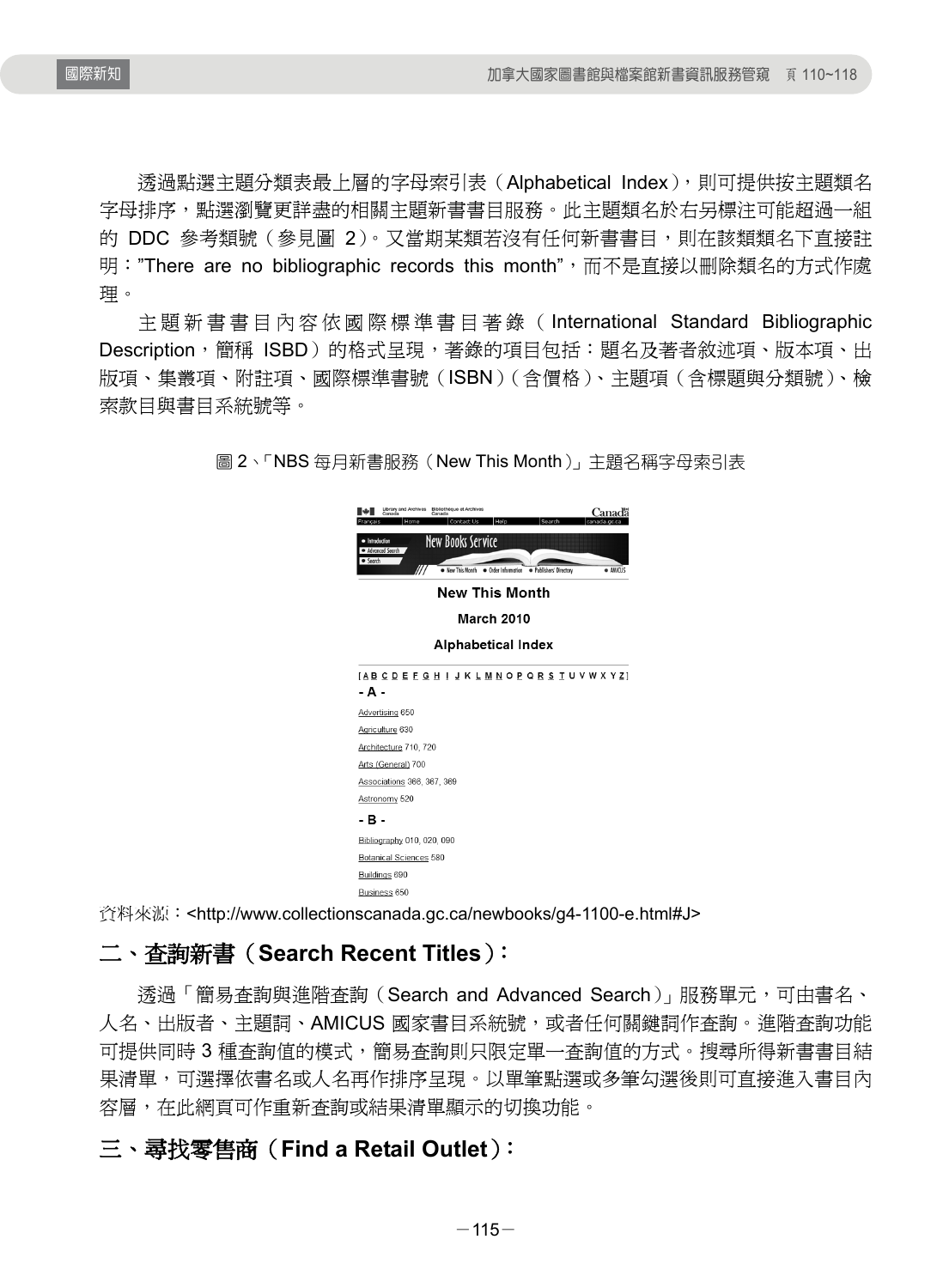「訂購資訊 (Order Information)」服務單元,主要是提供連結到加拿大書商協會 (Canadian Booksellers Association)<sup>13</sup>和魁北克圖書館協會 (Association des Libraires du Québec)<sup>14</sup>資料庫,前者主要提供以英文為主的書店資料,後者則以在魁北克的書商資 料為主。

### 四、尋找出版者(**Locate a Publisher**):

「出版者名錄 (Publishers Directory)」服務單元,主要是提供連結到「加拿大 ISBN 出版機構名錄」(The Canadian ISBN Publishers' Directory)<sup>15</sup>和加拿大法語編輯者名錄 (Bottin des Éditeurs Francophones Canadiens)<sup>16</sup>資料庫,這兩者主要提供加拿大英語與 法語為主的出版者資料。

#### 五、擴大搜尋資料庫(**Search a Larger Database**):

若在 NBS 找不到所需相關書目,也可直接連結到 AMICUS 書目資料庫,搜尋涵蓋全加 拿大超過 1,300 個圖書館、三千萬筆的國家書目資料。17AMICUS 系統由 LAC 統籌負責發 展與維護,屬於國家型書目資料庫。AMICUS 在拉丁文中為"朋友"之意,是達成查詢書目資 料的好幫手,其服務時間一週7天、24 小時全天候免費開放服務。<sup>18</sup>

## 肆、新書資訊服務特色分析

LAC 首任館長、即前國家檔案館館長的 Ian E. Wilson 先生,對於 LAC 新局面的職責所 在曾經陳述:「我們將建立在之前我們兩館穩固的基礎之上,包含館藏、傳統、尤其是專 業。基於此,我們將準備好迎接面對 21 世紀所有的挑戰、可能、與期望。我們將繼續努力 建置與維護保存我們的館藏,並確保它們都是加拿大人民經驗中活生生的一部份,並確保加 拿大人民無論身居國內何處,皆能容易獲取使用。」<sup>19</sup>

保存加拿大文獻資產是 LAC 身為國家級圖書館責無旁貸的天職,而開創 NBS 新書資訊 服務,是 LAC 延續 CIP 作業 30 餘年來「提供持續性知識來源、並方便所有人查閱」的一 道源頭活水,將功能齊全、介面可親、簡易服務的理念落實適用所有加拿大人民樂讀新書資

1

<sup>&</sup>lt;sup>13</sup> Canadian Booksellers Association,<http://www.cbabook.org/>, (accessed March 21,2010).<br><sup>14</sup> Association des Libraires du Québec ,<http://www.alq.qc.ca/>, (accessed March 21,2010).<br><sup>15</sup> Library and Archives Canada, "Th

<sup>&</sup>lt;http://www.collectionscanada.gc.ca/isn/041011-1040-e.html >,(accessed March 21,2010). 16 Bottin des Éditeurs Francophones Canadiens, <http://www.banq.qc.ca/portal/dt/ressources\_en\_ligne/bottin\_des\_ editeurs/i-r\_bottin.jsp >, (accessed March 21,2010).<br><sup>17</sup> Library and Archives Canada, "AMICUS", <http://www.collectionscanada.gc.ca/amicus/index-e.html>, (accessed March

<sup>22,2010</sup>). 18 Library and Archives Canada, "About AMICUS",<http://www.collectionscanada.gc.ca/amicus/006002-122-e.html>,

<sup>(</sup>accessed March 22,2010).<br><sup>19</sup> 同註4。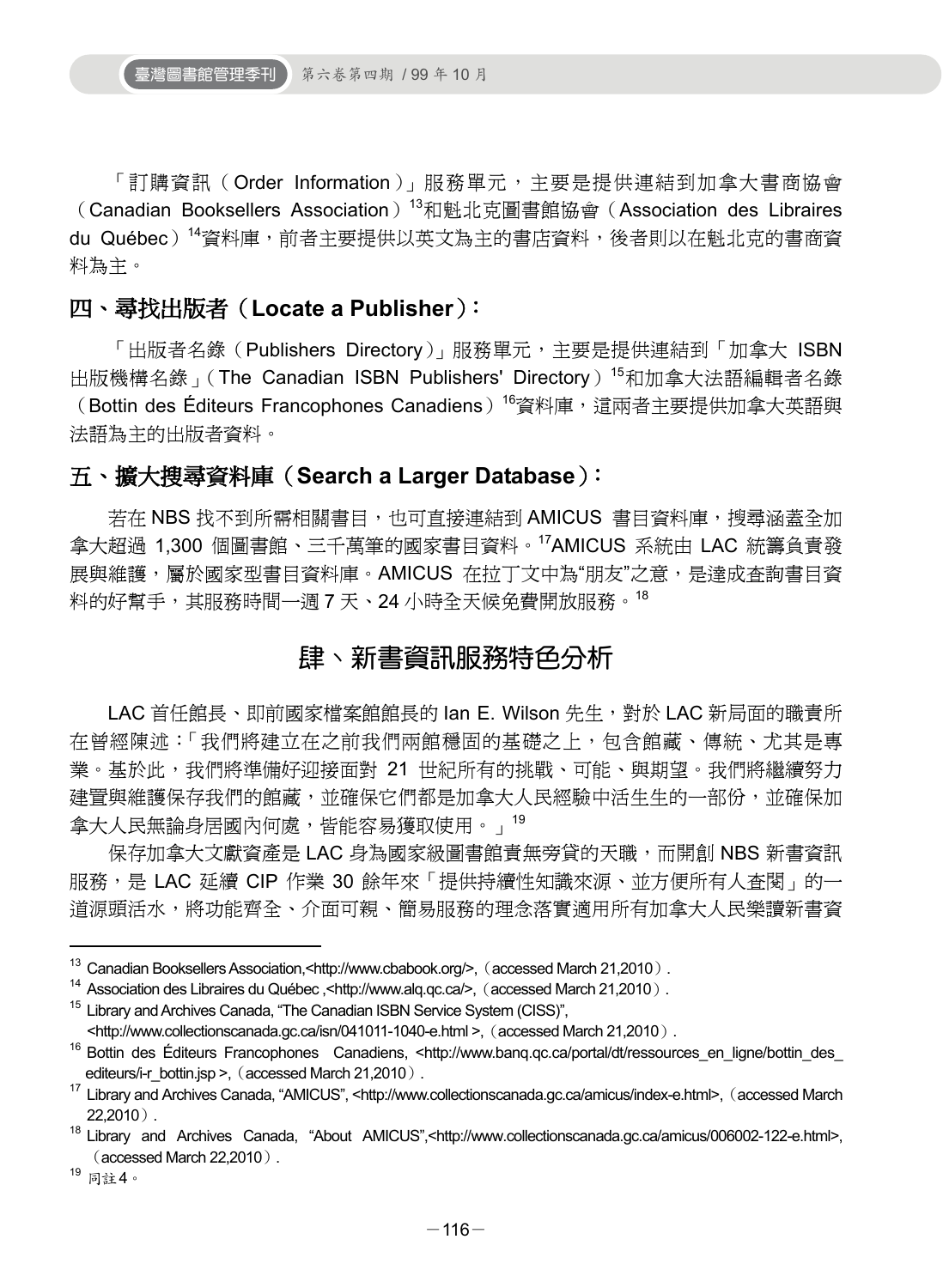國際新知

 $\overline{a}$ 

訊之所趨。茲分析 NBS 新書資訊服務特色如下:

## 一、**NBS** 新書資訊內容除了 **CIP** 新書預報書目,更透過申請機制與尊重智財 權考量下深化書目加值內涵服務

除了新書預報書目外,NBS 進一步提供顯示更多新書訊息,包括:封面、目次、序 言、內文樣張(或其他摘錄)、作者資料、書評訊息、得獎紀錄或任何與該書相關的資訊, 可協助使用者瞭解更多具有版權新書基本背景的完整頁面與小部分內容片段,讀者或可據以 決定是否要購入該書籍。藉由深化加值型書目內容,創造讀者探索及購買新書的機會,從而 協助作者和出版者建立新書銷售管道。NBS 新書資訊服務,不啻在保護並提高創造性作品 的價值、確保作者和出版者的權益、與提升加拿大人民閱讀氛圍上締造了多贏局面。

## 二、新書主題瀏覽服務功能簡單易用,適應各界使用者依閱讀興趣所需加以 資訊利用

新書主題經過 DDC 十大分類體系整理呈現,或透過按字母排序的主題分類,使用者直 接點選所需類別,即可顯示每月新書書目,並提供年度回溯瀏覽服務,線上立即瀏覽閱讀, 可方便輕鬆掌握未來即將在加拿大出版的新書資訊。而「兒童讀物類」再依十大分類排列, 建立兒童閱讀書目區隔,方便此類讀物使用者瀏覽搜尋。對於已有閱讀興趣方向的使用者而 言,由類別瀏覽新書書目不失為一快速且便捷的檢索方式。

#### 三、多重檢索介面設計方便使用者進行新書查詢與書目選擇

簡易與進階兩種杳詢書面設計,可適應加拿大各階層使用者資訊檢索需求,協助搜尋及 探索新書書訊。搜尋所得新書書目結果清單(Search Result),可直接點選進入書目內容杳 閱,或再作勾選所需閱讀書目清單。不同檢索設計方向,可適用於不同閱讀人口資訊搜尋行 為需求。

#### 四、超連結出版機構或零售商資訊,使讀者與業者互蒙其利串連產業供需端

在加拿大的 CIP 作業目的強調是為即將出版(Forthcoming)的加拿大出版品提供標準 化的圖書館編目,其中當然也包括對該出版品出版單位的資訊預報。CIP 作業包括各式各樣 範圍廣泛的主題與讀者、印刷式出版品和其他媒體,並且涵蓋一大群加拿大出版者,例如: 商界、政府單位、個人、大學、協(學)會等的參與。<sup>20</sup>

由 NBS 系統直接關聯書商 (店) 資料與出版者資料,讓使用者在找到所需書訊之餘, 能立即輕鬆上手查尋到這些出版書商資訊,方便其進一步處理訂購出版品等相關事宜,而出 版品供應端也能蒙受提高曝光率的行銷市場佔有率的效益。提供書商的連結,讓使用者在購 買新書時更容易,以及讓出版者能有更多管道輕鬆地銷售新產品。

<sup>&</sup>lt;sup>20</sup> Library and Archives Canada, "CIP: Cataloguing in Publication", <http://www.collectionscanada.gc.ca/cip/041003-1000e.html>, (accessed March 23,2010).